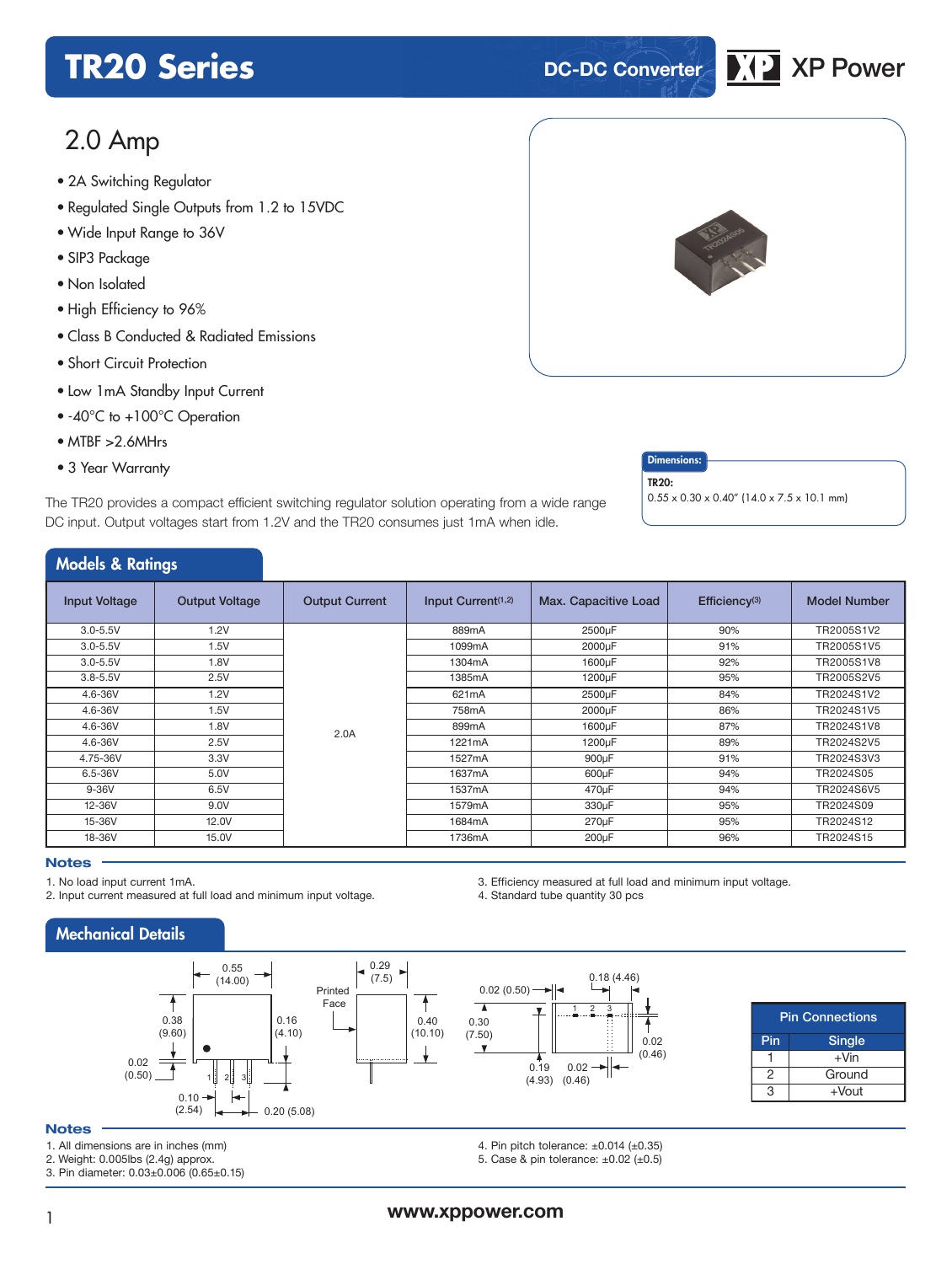# **TR20 Series XP** XP Power

# **DC-DC Converter**



Input Characteristic Minimum | Typical | Maximum | Units | Notes & Conditions Input Voltage Range 3 36 VDC See Models and Ratings table. Input Filter Capacitor Input Reflected Ripple <sup>35</sup> mA pk-pk Measured with 12μH inductor and 10μF capacitor source values. Input Surge 6/40 VDC for 100 ms TR2005/TR2024 series.

| Output                          |                                |                |         |              |                                                                                        |
|---------------------------------|--------------------------------|----------------|---------|--------------|----------------------------------------------------------------------------------------|
| Characteristic                  | <b>Minimum</b>                 | <b>Typical</b> | Maximum | <b>Units</b> | <b>Notes &amp; Conditions</b>                                                          |
| Output Voltage                  | 1.2                            |                | 15      | <b>VDC</b>   | See Models and Ratings table.                                                          |
| Initial Set Accuracy            |                                |                | ±2.0    | %            | At full load.                                                                          |
| Minimum Load                    | 0                              |                |         | mA           | No minimum load required.                                                              |
| Line Regulation                 |                                |                | ±0.5    | %            |                                                                                        |
| Load Regulation                 |                                | ±1.0           | ±1.5    | %            | From 0% to full load. Maximum variation applies to $\leq 3\sqrt{3}$<br>output voltage. |
| <b>Transient Response</b>       |                                |                | ±5      | %            | For 50% load change. Recovery in 250us.                                                |
| Ripple & Noise                  |                                | 50/75          |         | mV pk-pk     | 20 MHz bandwidth. ≤6.5Vout / ≥9.0 Vout.                                                |
| <b>Short Circuit Protection</b> | Continuous, with auto recovery |                |         |              |                                                                                        |
| Maximum Capacitive Load         | See Models and Ratings table   |                |         |              |                                                                                        |
| Temperature Coefficient         |                                |                | 0.02    | $%$ /°C      |                                                                                        |
| <b>Overload Protection</b>      |                                | 8.5/3.5        |         | A            | TR2005/TR2024 series.                                                                  |
| Startup Time                    |                                | 5              |         | ms           | Nominal Vin with resistive load.                                                       |

| General                                               |                         |                |                |              |                                                                                                                                                   |  |
|-------------------------------------------------------|-------------------------|----------------|----------------|--------------|---------------------------------------------------------------------------------------------------------------------------------------------------|--|
| Characteristic                                        | <b>Minimum</b>          | <b>Typical</b> | <b>Maximum</b> | <b>Units</b> | <b>Notes &amp; Conditions</b>                                                                                                                     |  |
| Efficiency                                            |                         |                | 96             | %            | See models and ratings table.                                                                                                                     |  |
| Isolation: Input to Output                            |                         |                |                | <b>VDC</b>   | Non isolated.                                                                                                                                     |  |
| <b>Switching Frequency</b>                            |                         | 1200/410       |                | kHz          | TR2005/TR2024 series.                                                                                                                             |  |
| Mean Time Between Failure                             | 2.6                     |                |                | <b>MHrs</b>  | TR2005/TR2024 series. MIL-HDBK-217F.                                                                                                              |  |
| Weight                                                |                         | 0.005(2.4)     |                | Ib(g)        |                                                                                                                                                   |  |
| Non-conductive black plastic UL94V-0<br>Case Material |                         |                |                |              |                                                                                                                                                   |  |
| Pin Material                                          | Copper matte tin coated |                |                |              |                                                                                                                                                   |  |
| <b>Potting Material</b>                               | Silicon, UL94V-0 rated  |                |                |              |                                                                                                                                                   |  |
| Soldering Temperature                                 |                         |                | 260            | °C           | Wave solder peak, 1.5mm from case 10s max. Not suitable<br>for vapour phase soldering. For further details contact<br>XP Power applications team. |  |

| <b>Environmental</b>         |                    |                |                |              |                               |
|------------------------------|--------------------|----------------|----------------|--------------|-------------------------------|
| Characteristic               | <b>Minimum</b>     | <b>Typical</b> | <b>Maximum</b> | <b>Units</b> | <b>Notes &amp; Conditions</b> |
| <b>Operating Temperature</b> | $-40$              |                | $+100$         | °C           | See derating curves.          |
| Storage Temperature          | $-55$              |                | $+125$         | °C           |                               |
| Case Temperature             |                    |                | $+105$         | $^{\circ}$ C |                               |
| Humidity                     |                    |                | 95             | %RH          | Non-condensing.               |
| Cooling                      | Natural convection |                |                |              |                               |

| <b>Safety Approvals</b> |  |
|-------------------------|--|
|-------------------------|--|

| Agency      | Standard                         | <b>Test Level</b> | <b>Notes &amp; Conditions</b> |  |  |  |
|-------------|----------------------------------|-------------------|-------------------------------|--|--|--|
| CE          | Meets all applicable directives  |                   |                               |  |  |  |
| <b>UKCA</b> | Meets all applicable legislation |                   |                               |  |  |  |